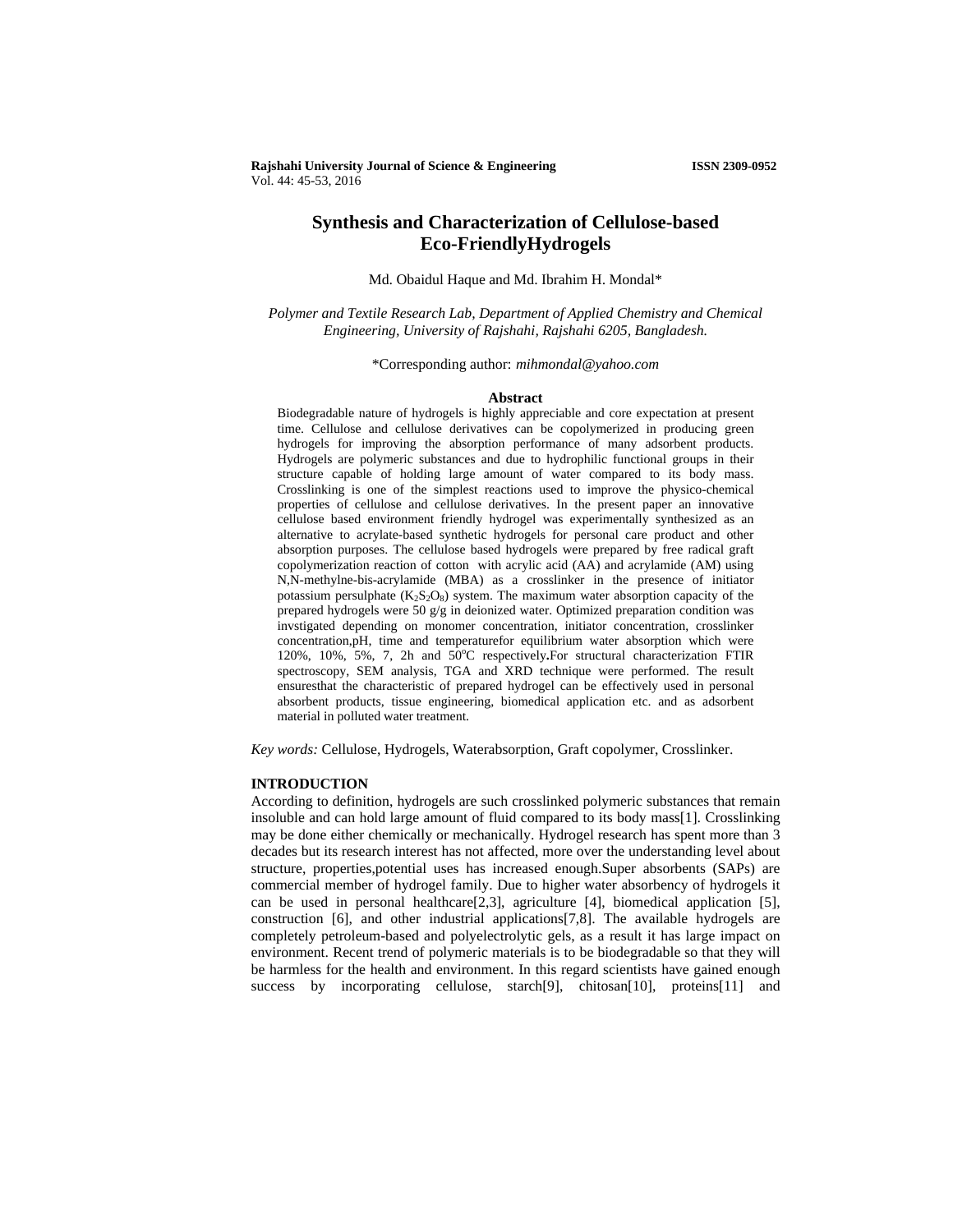carrageenan[12,13] in polymeric chains. Cellulose is most abundant and ubiquitous natural polymer in this planet. Not only in the present time but also from ancient time cellulose was using in industry and other various applications[14].In combination with cellulose and other synthetic polymers composite hydrogel can be synthesized with specific properties[15,16].Polymers with functional groups in its structure exhibits substantial response towards natural stimuli (pH, temperature, ionic yield, concentration, presence of enzyme etc.) and swell or shrink respectively. This swell-shrink behaviour has profound effect on the multi-disciplinary applications and can be controlled by altering methods of preparation. Among different methods of hydrogel preparation radical copolymerization technique is the most widely used due to its simple reaction path and less expensive instruments. In radical copolymerization monomers are copolymerized in presence of initiators and crosslinker and grafted on cellulosic materials. In this study hydrogel was synthesized following techniques described in [17] by copolymerization reaction of cotton with acrylic acid (AA) and acrylamide (AM) using N,N-methylne-bisacrylamide (MBA) as a crosslinker in the presence of initiator potassium persulphate  $(K<sub>2</sub>S<sub>2</sub>O<sub>8</sub>)$ . This study deals with effects of different process parameters on the water absorption of cotton hydrogel to determine the optimum conditions for preparation and characterization of the internal structure of the prepared sample using modern analytical tools-SEM, FTIR, XRD and AAS. In addition metal ions uptake by the synthesized hydrogel was also investigated so that it can be use as filtering media in multilayer filtration system in water treatment plant[18,19].

## **EXPERIMENTAL**

#### **Materials**

Cotton was collected from local market. It was cut into small pieces, washed with deionized water and dried. Necessary chemicals were purchased and they were of analytical grade.

### **Prehydrolysis and pulping**

Cotton was prehydrolysed using sulfuric acid (15 ml, 1.5 % w/v) at 100°C for 3h. The material was filtered, washed with distilled water till neutrality and dried. The prehydrolysed material (1 g, based on dry weight) was pulped using sodium hydroxide (17.5 % w/v, 50 ml) at 100°C for 3 h. The resulting pulp was filtered in each case and washed with distilled water copiously till neutrality and dried at ambient temperature.

#### **Preparation of cotton-g-Poly(AA-co-AM) hydrogels**

Cotton-g-poly (acrylamide-acrylic acid) hydrogels were synthesized by free radical graft copolymerization of cotton with AA and AM in presence of an initiator  $K_2S_2O_8$  and a crosslinking agent (MBA). In a typical sample preparation 0.5g of cotton pulp immersed in 15 ml of distilled water in three necked flask fitted with magnetic stirrer, a reflux condenser and a nitrogen line at  $55^{\circ}$ C for bubbling oxygen free nitrogen for 30 min before starting reaction. Initially  $0.05g$  of initiator (10%w/w, based on dry cotton weight) was dissolved and added to the cotton solution with stirring for10 min to create radicals. The total volume of the solution was controlled to 20 ml. Thereafter 0.6 g of AM (120% w/w, based on dry cotton weight) and 0.56 g of AA (120% w/w, based on dry cotton weight) were added and the mixture was stirred for 30 min. Then the reaction was proceeded for 2 h more. At the end of the reaction the prepared hydrogels were removed carefully and washed with distilled water for several days. Again the hydrogels was washed several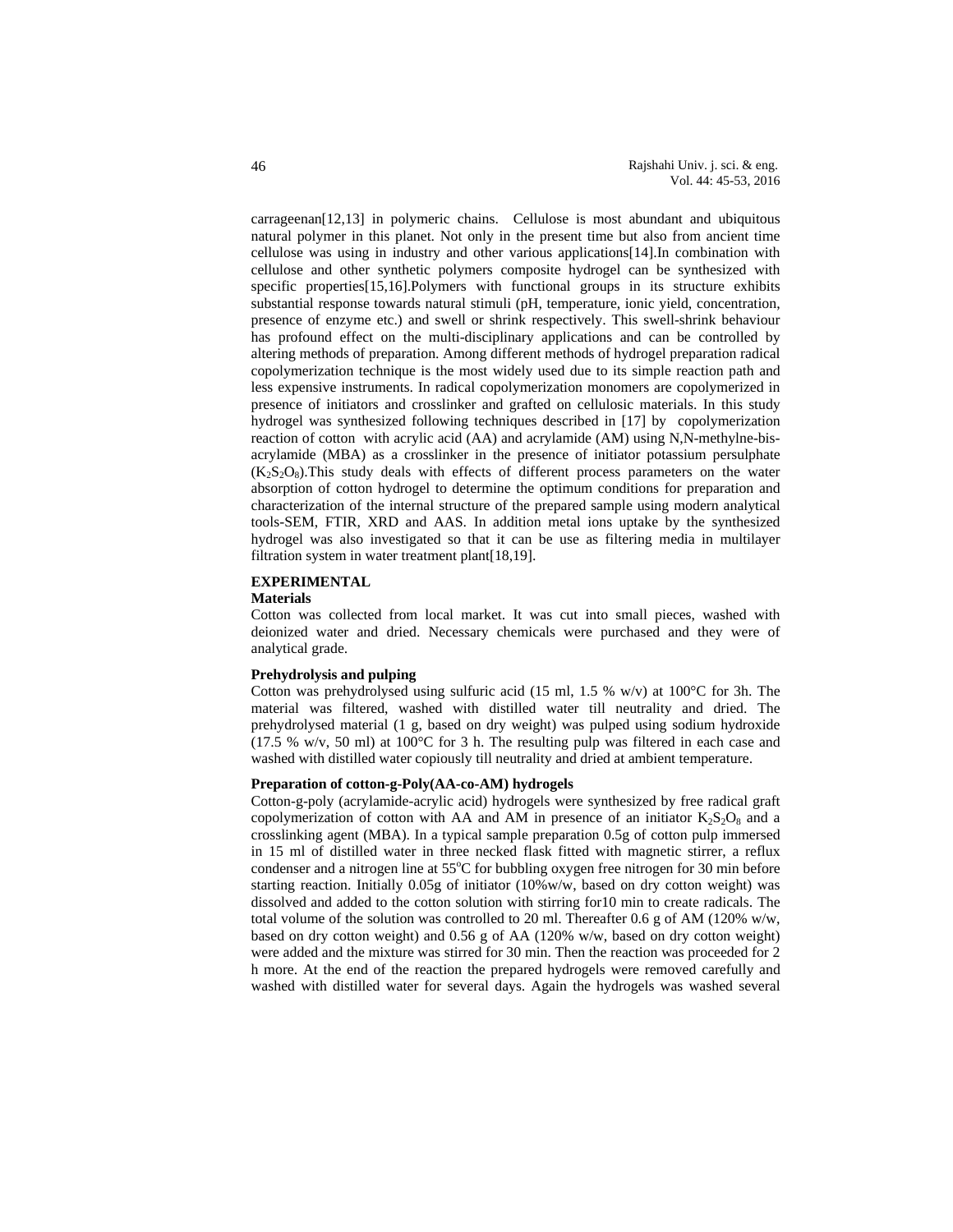Synthesis and Characterization of Cellulose-based Eco-FriendlyHydrogels 47

times with pure ethanol for dewatering and immersed in NaOH solution for hydrolysis for 24 h .Finally the hydrogel was washed with distilled water and dried in oven for 24 h at  $50 °C[20]$ .

# **CHARACTERIZATION**

### **Water absorbency of hydrogels**

 To measure water absorbency pre-weighed sample was immersed in distilled (about 12 h) water and weighed again to remove surface water by gently dabbing with tissue paper. The water absorbency was calculated by the equation:

 $[Q_{eq} = (M_{eq} \qquad Mo) / M_0]$  (1) Where,  $M_0$  is weight of dry hydrogel,  $M_{eq}$  is the weight of wet hydrogel at equilibrium and  $Q_{eq}$  is the water absorbency in g/g.

#### **Determination of gel content**

For the determination of gel content certain amount of hydrogel samples dried to constant weight were immersed in distilled water for 24 h to remove sol fraction. Then swell samples were taken out from the distilled water and dried to constant weight in an oven. The gel content was calculated as follows:

Gel content (%)  $=\frac{w_E}{w_i} \times 100$  (2)

Where,  $W_g$  is the weight of dry gel after extraction in water and Wi is the initial weight of dry gel.

### **FT-IR analysis**

FT-IR of the pure cotton, hydrolyzed cotton and hydrogels were conducted by a FTIR spectroscope (Model:FTIR-8900, Shimadju, Japan) for the observation of functional groups present in samples within the frequency range from 400 to 4000  $\text{cm}^{-1}$  by the method of transmission. Finely ground samples were mixed with KBrand pressed to form a KBr pellet.

### **Morphology and crystallinity of hydrogels**

Surface morphology and crystallinity of the prepared hydrogels was observed by SEM and XRD analysis. The sample was examined by Scanning Electron Micrograph(Hitachi, Model-S3400 N, VP SEM, Japan). The micrographs were taken at a magnification of 3000 and 5000 times using(15 kV) accelerating voltage.

#### **Effect of pH on the swelling behavior**

Buffer solution at different pHwas used to determine the water absorbency of hydrogels at different pH using Eq.1.

#### **Water retention capacity at different temperature**

The synthesized hydrogels were immersed in distilled water at different temperature (5°C, 25°C and 35°C) and absorption of water was determined by the Eq.1. Then the swelled samples were kept at that temperature and reweighed at different time interval. The result was presented graphically.

#### **Adsorption of metal ions**

Amount of adsorbed metal ions were calculated by immersing certain amount of synthesized non-hydrolyzed hydrogels in separate solutions (100 ml) containing 200 ppm of  $Cu^{2+}$  and  $Cr^{3+}$ with stirring at 100 rpm for 3 h. After filtration the concentration of the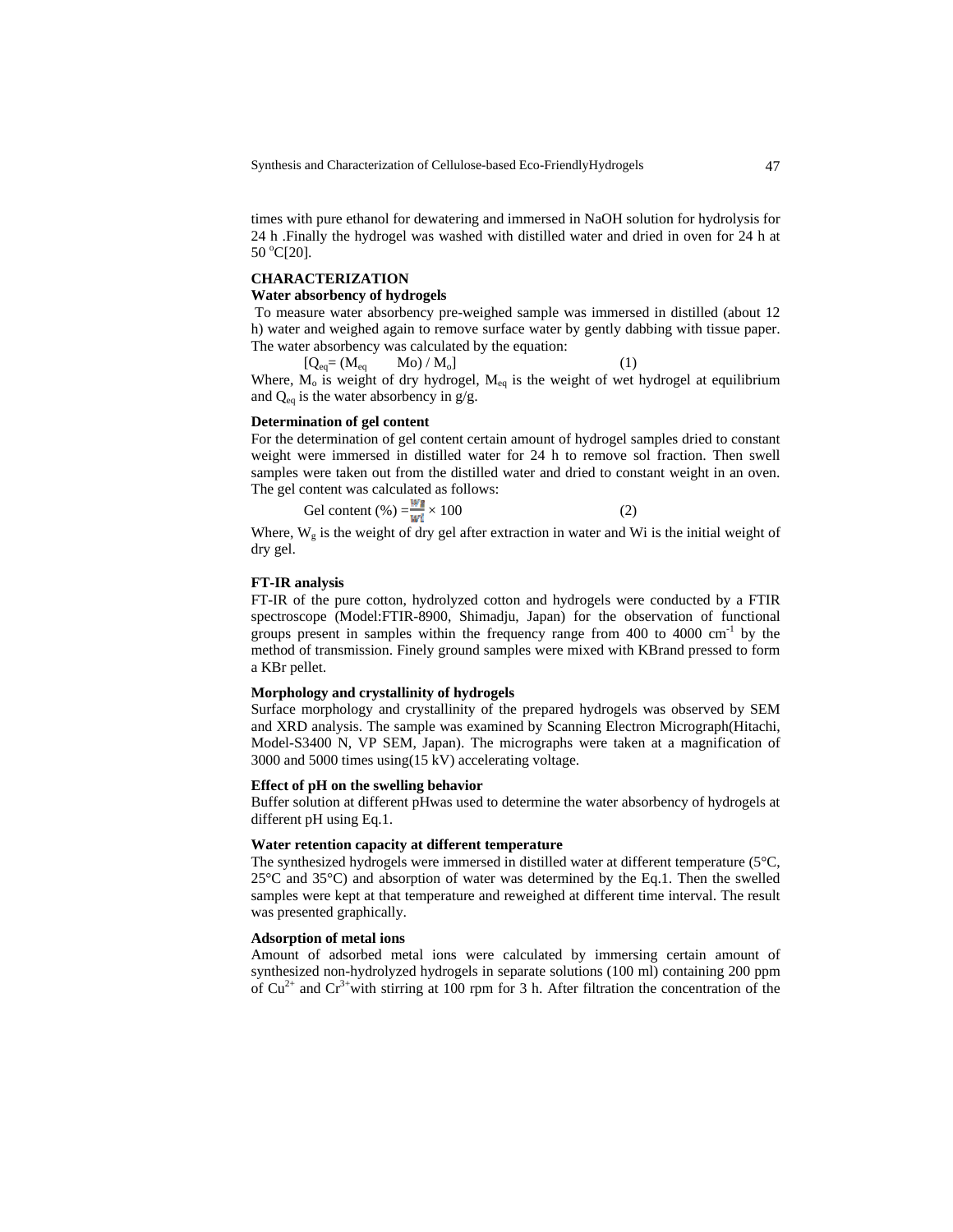filtrate was determined by Atomic Absorption Spectrometry (AAS). The amount of metal ion adsorbed by the hydrogel was expressed by the following Eq. 3.

$$
q_e = \frac{(C\varphi - C\varphi) \times V}{W} \tag{3}
$$

Where, Co and Ce are the concentration of metal solution of initial and after adsorption by the hydrogel respectively, and V is the volume of metal solution and W is the weight of dry hydrogel sample. The result expressed in amount of metal ion per gram of dry hydrogel sample.

## **RESULTS AND DISCUSSION**

#### **Effect of reaction conditions on synthesis and water absorption**

Figure 1 shows the effects of different reaction conditions for synthesis of hydrogels and dependency of water absorption capacity. The graft yield of the hydrogel at different temperature was displayed in Figure 1a. The graft yield was maximum at 50 °C. Figure 1b shows water absorbency of hydrogel against monomer concentration. It indicates that water absorbency increases up to certain concentration of monomer as hydrophilic nature of cotton increases by grafting with hydrophilic monomer AA and AM on the backbone of cotton. Again water absorbency decreases due to accumulation of the monomer closer to polymer backbone resulting homopolymer formation over grafting. The optimum concentration of monomer was 120 % of cotton weight. The maximum water absorbency found in this case was 50 g/g. This explanation fits the literature in [7].

Figure 1c shows the effect of pH on water absorption of hydrogels in aqueous medium. Water absorption is less at lower and higher pH values. At about pH value 7 (neutral medium) water absorption was the highest. When pH value more than 4.0, ionization of – COOH groups occurand repulsion of  $NH_3^+$  groups enhanced water absorbency. Again in low alkaline medium repulsion of -COO enhances water absorbency and water absorption decreases with increasing



Figure1.The effects of different reaction conditions for synthesis of hydrogels and water absorption.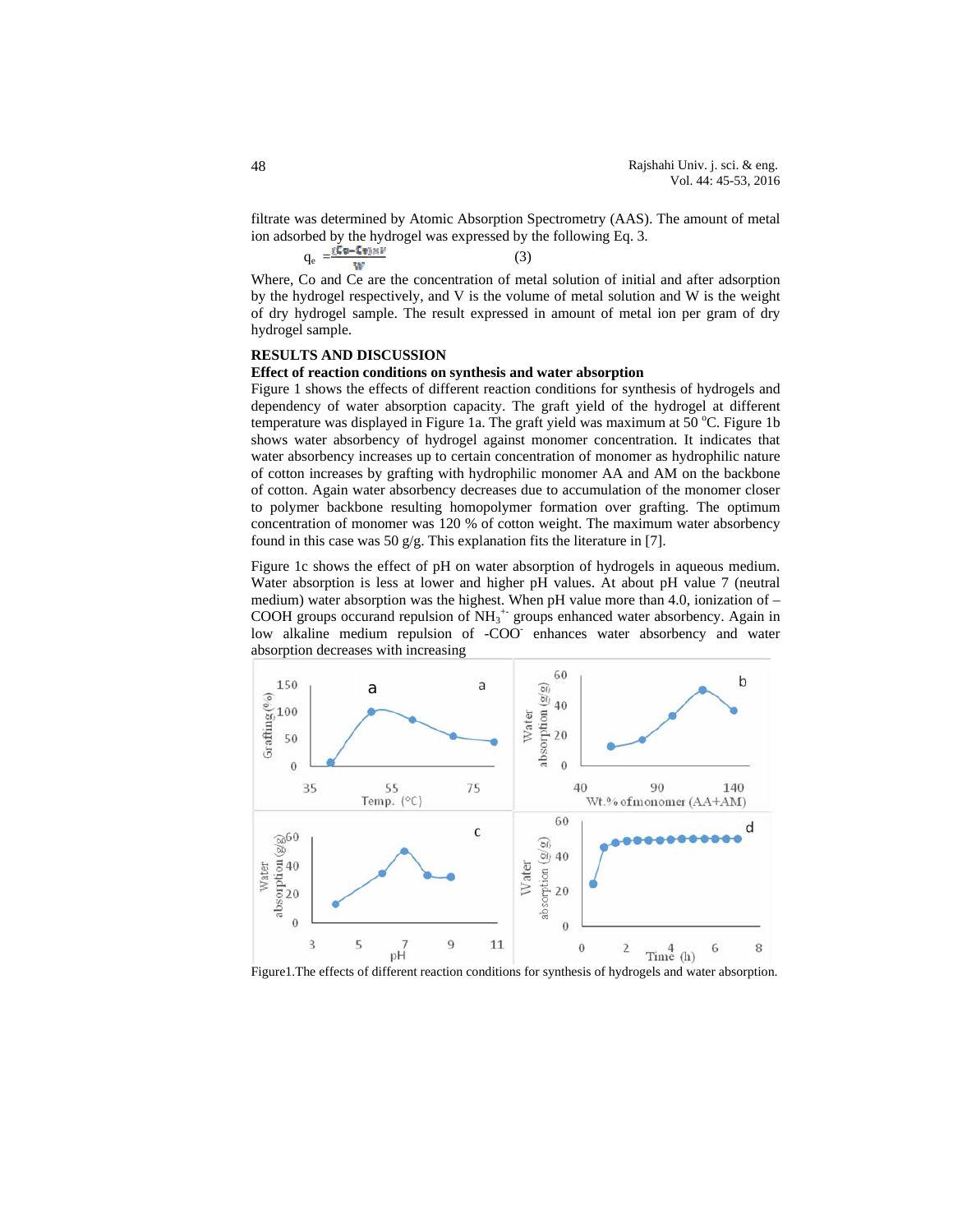Synthesis and Characterization of Cellulose-based Eco-FriendlyHydrogels 49

pH. Maximum water absorbency shows at pH value 6 to 8 which is a indication of the pH sensitivity of the hydrogel[21].

Another important character of hydrogels is equilibrium water absorbency and it was shown in Figure1d. It shows that almost 80% of absorbed water was taken by hydrogel sample within 1h which indicates that the material can be used in personal absorbent product.

## **Characterization of the synthesized Cotton-g-Poly(AA-co-AM)**

Among three FTIR spectra in Figure 2, a new band is present in spectrum 2c which is an indication of grafting of monomer on the cotton backbone. A peak at  $1667 \text{ cm}^{-1}$  is a shift of C=O in stretching vibration, caused by superposition of C=O in amide I and C=O in COO [22]. The new peak at 1570  $\text{cm}^{-1}$  corresponds to the asymmetric  $-\text{COO}^{-}$  stretching vibration.

When comparing the X-ray diffraction patterns of raw cotton and hydrogels from Figure 3 itcan be observed that the broad peaks at  $15^{\circ}$  and  $22^{\circ}$  diffraction angles were shorten in Figure 2b and its smaller peak intensity showed that grafting reaction reduced the crystallinity of cotton.

Figure 4 shows the SEM images of raw cotton and hydrogels. The raw cotton has a smooth and continuous fibre surface while hydrogels have rough and discontinuous puffed surface. The porous surfaces of hydrogels helps water diffusion in the polymeric network, thereby producing high swelling capacity in the hydrogels.



(b) Hydrolysedcottonand (c) Hydrogels and (b) Hydrogels

Figure2. FTIR spectra of (a) raw cotton, Figure3. Diffraction of (a) raw cotton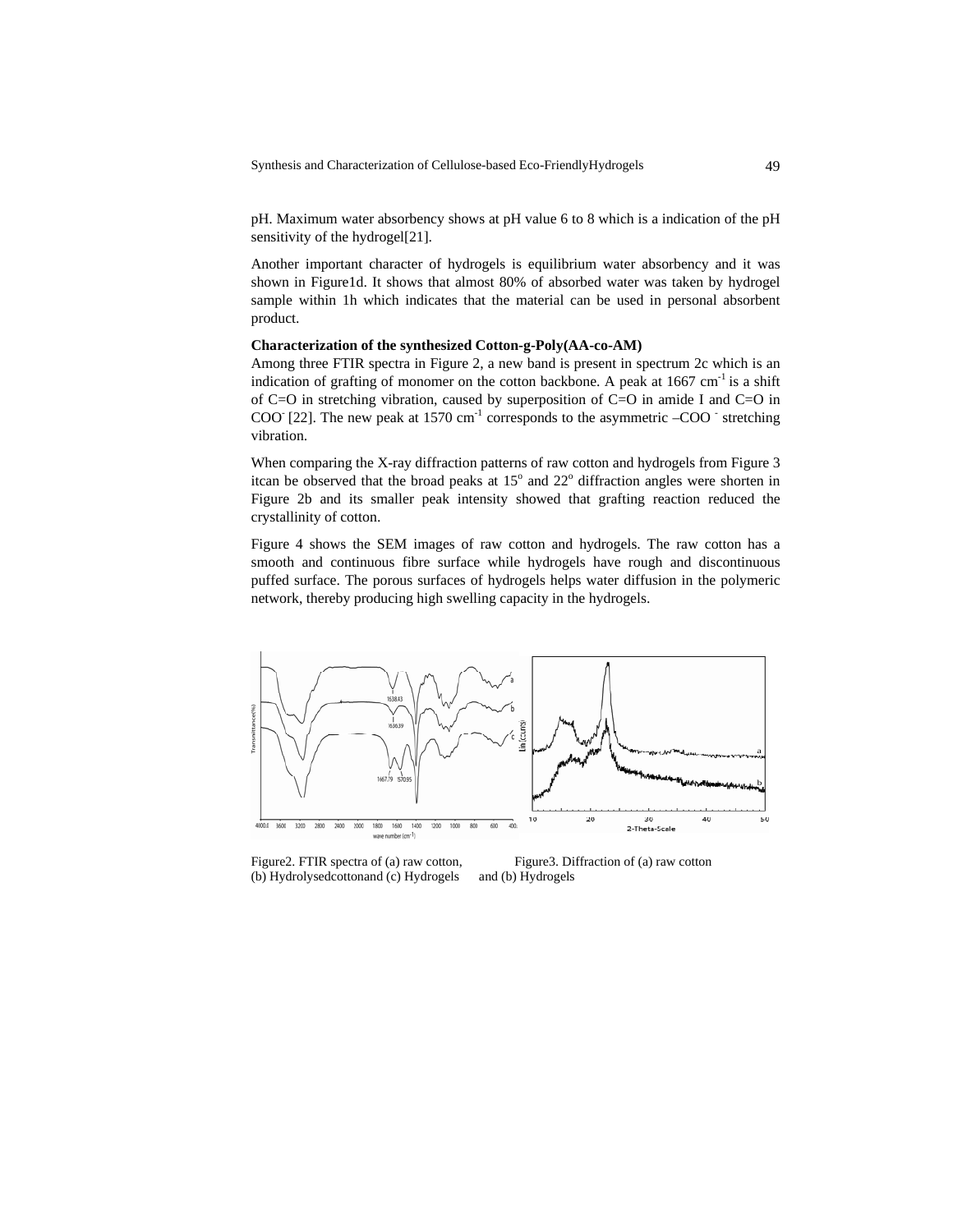Rajshahi Univ. j. sci. & eng. Vol. 44: 45-53, 2016



Figure4. SEM images of (a) raw cotton and (b) Hydrogels

## **Water Retention measurement**

Water holding capacity of hydrogel is a significant property to use as absorbent. Water retention capacity was determined at various temperature and showed in Figure 5. The results showed that synthesized hydrogel can hold water for about two days. The holding capacity of water decreases with increasing temperature. Water retention capacity was determined at three different temperatures (5, 25 and 35°C). At higher temperature water holding capacity decreases due to rupture of hydrogen bonds [23].



Figure5.Water retention capacity of Cotton-g-Poly(AA-co-AM) hydrogel at different temperatures.

#### **Metal ions uptake**

A solution of  $Cu^{2+}$  and  $Cr^{3+}$  ions with different concentration was prepared and a weighted small amount of dry hydrogel sample was put into the beaker containing the ionic solutions. After stirring for 3 h the sample got coloured, which indicates that the hydrogels can absorb colour from solution. The ions taken by the hydrogel were 353mg/g and  $255$ mg/g for  $Cr^{3+}$  and  $Cu^{2+}$  respectively. This is due to the difference in ionic radii of the ions. The smaller the ion size more chance to enter into the pore of hydrogel[24].

## **Mechanism for the preparation of Cotton-g-Poly(AA-co-AM) hydrogels**

The final hydrogel products were prepared by graft copolymerization of acrylic acid and acrylamide onto hydrolysed cotton in presence of KPS as a free radical initiator and MBA as a cross linking agent. The suggested mechanism for the preparation of hydrogel is given below: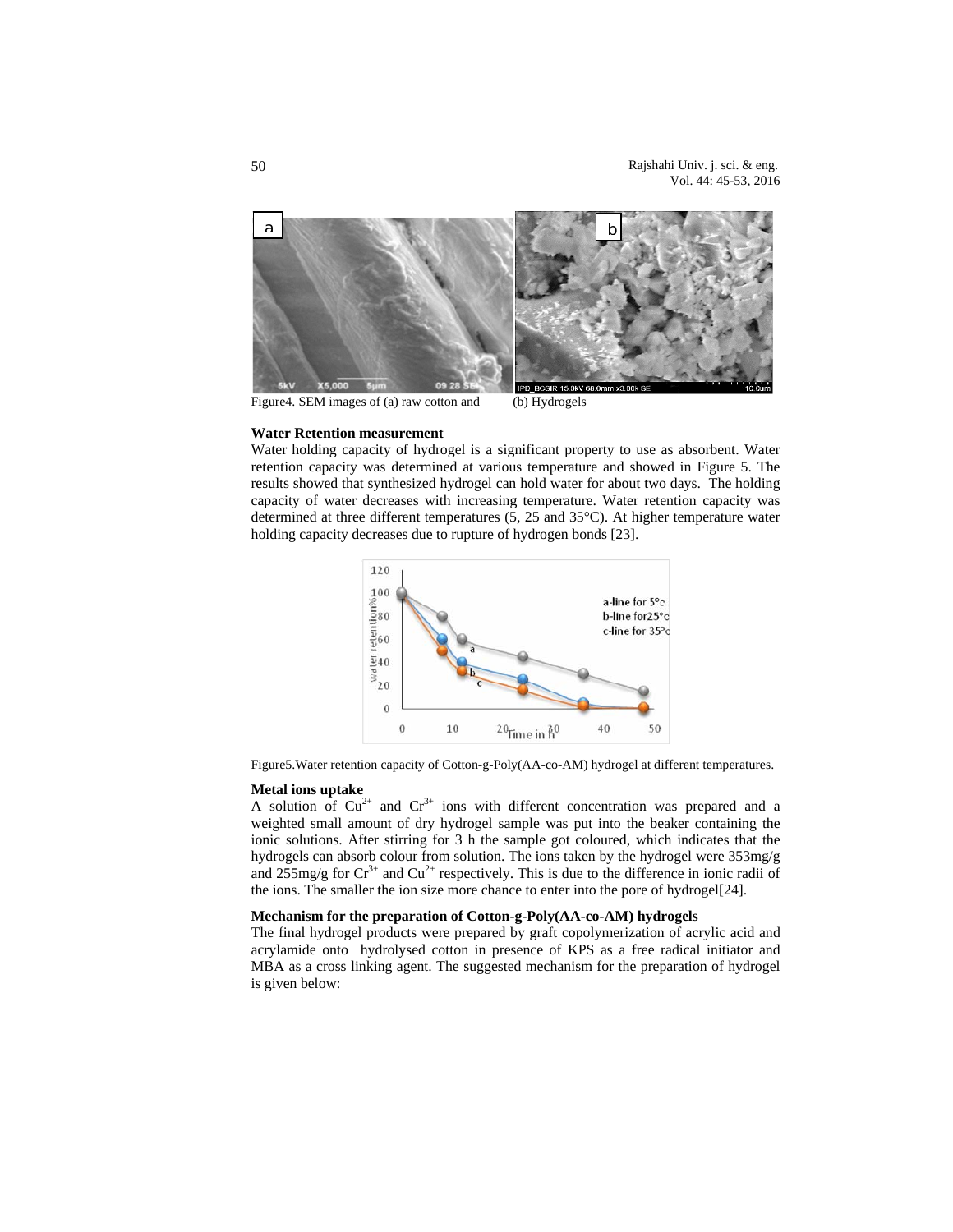$$
S_{2}O_{8}^{2-} \xrightarrow{50^{o}C} 2SO_{4}^{*} : \boxed{Cellulose}
$$
-OH+SO<sub>4</sub><sup>•</sup> 
$$
\frac{50^{o}C}{N_{2}} \xrightarrow{Cellulose}
$$
-OH+SO<sub>4</sub><sup>•</sup> 
$$
\frac{50^{o}C}{N_{2}} \xrightarrow{Cellulose}
$$
-O<sub>+</sub>-SO<sub>4</sub><sup>•</sup> 
$$
\frac{1}{N_{2}}
$$
-O<sub>+</sub>-O<sub>+</sub>-O<sub>+</sub>-O<sub>+</sub>-O<sub>+</sub>-O<sub>+</sub>-O<sub>+</sub>-O<sub>+</sub>-O<sub>+</sub>-O<sub>+</sub>-O<sub>+</sub>-O<sub>+</sub>-O<sub>+</sub>-O<sub>+</sub>-O<sub>+</sub>-O<sub>+</sub>-O<sub>+</sub>-O<sub>+</sub>-O<sub>+</sub>-O<sub>+</sub>-O<sub>+</sub>-O<sub>+</sub>-O<sub>+</sub>-O<sub>+</sub>-O<sub>+</sub>-O<sub>+</sub>-O<sub>+</sub>-O<sub>+</sub>-O<sub>+</sub>-O<sub>+</sub>-O<sub>+</sub>-O<sub>+</sub>-O<sub>+</sub>-O<sub>+</sub>-O<sub>+</sub>-O<sub>+</sub>-O<sub>+</sub>-O<sub>+</sub>-O<sub>+</sub>-O<sub>+</sub>-O<sub>+</sub>-O<sub>+</sub>-O<sub>+</sub>-O<sub>+</sub>-O<sub>+</sub>-O<sub>+</sub>-O<sub>+</sub>-O<sub>+</sub>-O<sub>+</sub>-O<sub>+</sub>-O<sub>+</sub>-O<sub>+</sub>-O<sub>+</sub>-O<sub>+</sub>-O<sub>+</sub>-O<sub>+</sub>-O<sub>+</sub>-O<sub>+</sub>-O<sub>+</sub>-O<sub>+</sub>-O<sub>+</sub>-O<sub>+</sub>-O<sub>+</sub>-O<sub>+</sub>-O<sub>+</sub>-O<sub>+</sub>-O<sub>+</sub>-O<sub>+</sub>-O<sub>+</sub>-O<sub>+</sub>-O<sub>+</sub>-O<sub>+</sub>-O<sub>+</sub>-O<sub>+</sub>-O<sub>+</sub>-O<sub>+</sub>-O<sub>+</sub>-O<sub>+</sub>-O<sub>+</sub>-O<sub>+</sub>-O<sub>+</sub>-O<sub>+</sub>-O<sub>+</sub>-O<sub>+</sub>-O<

Figure1. Suggested mechanism for the preparation of Cotton-g-p(AA-co-AM) hydrogels. According to the proposed mechanism KPS produces sulfate anion radicals which reacts with hydroxyl groups of cotton to form more active macroradicals. The macroradicals attacks the monomers (AA and AM) to propagate a polymeric chain and thereafter become free radical donor to neighboring molecule to enlarge grafted chain. The polymeric chain simultaneously react with MBA and crosslinked structure is formed. The mechanism of hydrogels preparation is similar with those proposed in the literature [25, 26].

#### **CONCLUSIONS**

The new green absorbent(Hydrogels) were synthesized by grafting acrylic acid(AA) and acrylamide (AM) onto backbone of hydrolysed cotton in presence of a crosslinker N,Nmethylene-bis-acrylamide (MBA) and initiator potassium per sulphate(KPS) using free radical graft copolymerization technique.As the hydrogel shows moderate water retention capacity, so it can be used as absorbent for agriculture in arid area. It has also a promising possibility of use in personal health care products.Further studies is required for the kinetic study of metal ions absorption by the hydrogel which will provide useful information about the suitability of using the synthesized product for the treatment of waste water.

#### **References**

- [1] Bao Y, Ma J and Li N, "Synthesis and swelling behaviors of sodium carboxymethylcelluloseg-poly(AA-co-AM-coAMPS)/MMT superabsorbent hydrogel, "Carbohydrate Polymer, Vol. 84(1), pp. 76-82, 2011.
- [2] Sadeghi M and Hosseinzadeh H, "Synthesis of Starch-Poly (Sodium Acrylate-co-Acrylamide) Superabsorbent Hydrogel with Salt and pH-Responsiveness Properties as a DrugDelivery System,"Journal of Bioactive and Compatible Polymers, Vol. 23(4), pp. 381- 404, 2008.
- [3] MaithiliK and Ram M, "Disposable diapers: A hygienic alternative," Indian Journal of Pediatrics,Vol. 70(11),pp. 879-881, 2003.
- [4] Zohuriaan-Mehr MJ, Omidian H, Doroudiani S and Kabiri K, Advances in non-hygienic applications of superabsorbent hydrogel materials," Journal of Material Science, Vol. 45(21), pp. 5711-5735, 2010.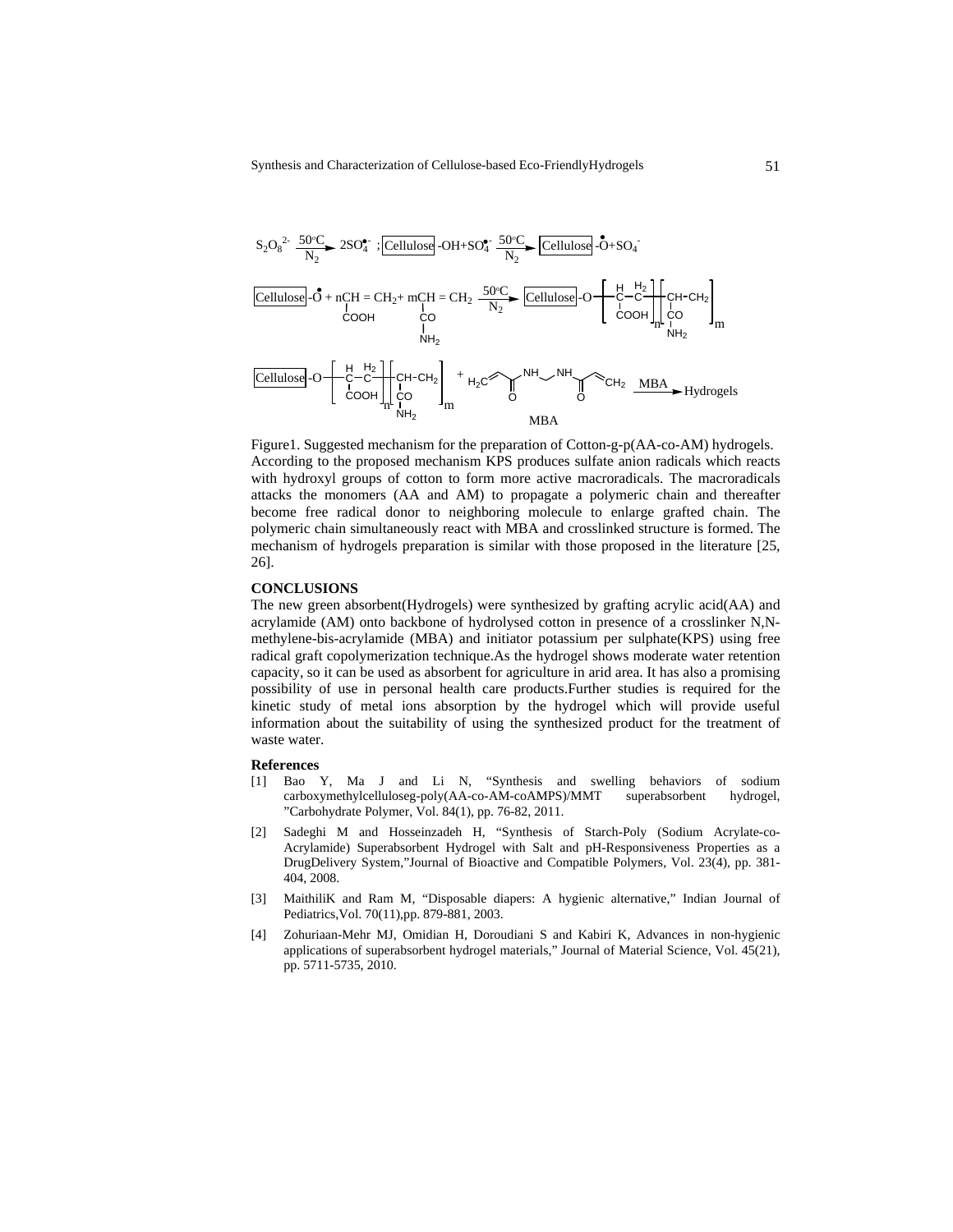- [5] ThomasV, Yallapu MM,SreedharB, Bajpai SK,"A versatile strategy to fabricate hydrogel– silver nanocomposites and investigation of their antimicrobial activity," Journal ofColloid and Interface Science,Vol. 315(1), pp. 389-395, 2007.
- Song FX, WeiJF and HeTS,"A method to repair concrete leakage through cracks by synthesisizing super-absorbent resin in situ,"Concrete and Building Materials, Vol. 23(11),pp. 386-391,2009.
- [7] Pourjavadi A,BarzegarShandZeidabadi F, "Synthesis and properties of biodegradable hydrogels of K-carrageenam grafted acrylic acid-co-2-acryl amido-2-methyl propane sulfonic acid as canditaes for drug delivery systems,"Reactive and Functional Polymers,Vol. 67(7), pp. 644-654, 2007**.**
- [8] Kashyap N, KumarN and Kumar M,"Hydrogels for Pharmaceutica and Biomedical Applications," Critical Reviews in Therapeutic Drug Carrier Systems, Vo. 22(2), pp. 107- 149, 2005.
- [9] Li A, Zhang J, and Wang A, "Utilization of starch and clay for the preparation of superabsorbent composite,"Bioresource Technology, Vol. 98, pp. 327–332, 2007.
- [10] Shang J, Shao Z and Chen X,"Electrical behavior of a natural polyelectrolyte hydrogel: chitosan/carboxymethylcellulose hydrogel,"Biomacromolecules, Vol. 9, pp. 1208-1213, 2008.
- [11] Pourjavadi A andSalimi H,"New protein-based hydrogel with superabsorbing properties: effect of monomer ratio on swelling behavior and kinetics," Industrial Engineering Chemistry Research,Vol. 47, pp. 9206–9213, 2008.
- [12] Rasool N, Yasin T, Heng JYY and Akhter Z,"Synthesis and characterization of novel pH-, ionic strength and temperature-sensitive hydrogel for insulin delivery," Polymer,Vol. 51, pp. 1687–1693, 2010.
- [13] HubbeMA,Ayoub A, DaystarJS, VendittiRAand Pawlak J, "Enhancement absorbent products incorporating cellulose and its derivatives: A review,"BioResources,Vol. 8(4), pp. 6556- 6629, 2013.
- [14] Eichhorn SJ, Dufresne A, Aranguren M,Marcovich NE, Capadona JR, Rowan SJ, Weder C,Thielemans W, Roman M, Renneckar S, Gindl W,Veigel S, Keckes J, Yano H and Abe K, "Current international research into cellulose nanofibresand nanocomposites," Journal of Material Sciences, Vol. 45(1), pp. 1-33, 2010.
- [15] LiangXT, HuangZQ, ZhangYJand Liu ZJ, "Synthesis and properties of novel superabsorbent hydrogels n with mechanically activated sugarcane bagasse and acrylic acid," PolymerBulletin,Vol. 70(6), pp. 1781-1794, 2013.
- [16] Chen H and Fan MJ, "Novel thermally sensitive pH-dependent chitosan/carboxymethyl cellulose hydrogelsJournal of Bioactive and Compatible Polymers, Vol. 23(1), pp. 38-48, 2008.
- [17] Chang C, Lue A and Zhang L, "Effects of crosslinking methods on structure and properties of cellulose/PVA hydrogels," Macromolecular Chemistry andPhysics.,Vol. 209(12), pp. 1266- 1273, 2008.
- [18] Krusic MK, MilosavlievicN, DebelikovicA, UzumOB andKaradag E, "Removal of  $Pb^{2+}$  ions from water by poly(acryl amide-co-sodium methacrylate) hydrogels," Water air Soil Pollutants, Vol. 223(7), pp. 4355-4368, 2012.
- [19] Ahmed AEI, "Hydrogels for water filters: Preparation and antibacterial evaluation," Journal of Applied Polymer Science, Vol. 122(2), pp. 1162-1167, 2011.